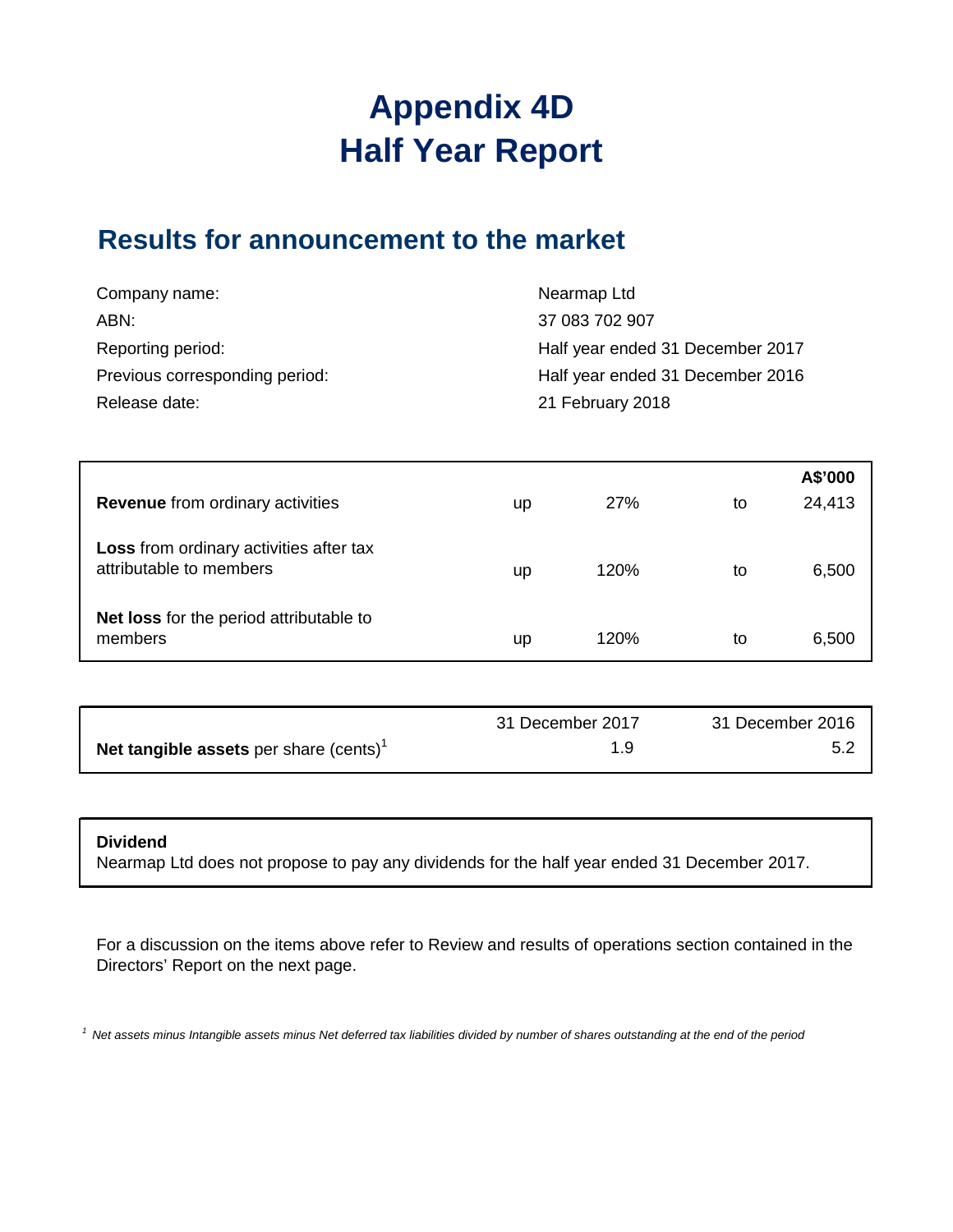# **Directors' Report**

Your directors submit their report, together with the consolidated financial statements of the Group (referred to hereafter as "Nearmap") consisting of Nearmap Ltd and the entities it controlled at the end of, or during the half year ended 31 December 2017.

### **Directors**

The directors of the Company at any time during or since the end of the half year and up to the date of this report are:

| Mr Peter James     | Non-Executive Chairman        |
|--------------------|-------------------------------|
| Mr Ross Norgard    | <b>Non-Executive Director</b> |
| Mr Cliff Rosenberg | <b>Non-Executive Director</b> |
| Mr Ian Morris      | <b>Non-Executive Director</b> |
| Ms Sue Klose       | <b>Non-Executive Director</b> |
| Dr Rob Newman      | <b>Managing Director</b>      |

#### **Review and results of operations**

For the six months to 31 December 2017, Nearmap reported revenue of \$24,413k, up 27% on corresponding prior half year revenue of \$19,170k. Total subscription revenue increased by 28%, up to \$24,364k from \$19,090k, reflecting continuing customer growth in Australia and an acceleration of growth in the US.

Nearmap's net loss after tax for the half year to 31 December 2017 was \$6,500k, a 120% increase on the prior half year loss of \$2,953k.

Nearmap's balance sheet remained strong with no debt and a closing cash balance at 31 December 2017 of \$20,642k (30 June 2017: \$28,338k). This includes funds used to expand the Group's sales and marketing capabilities, to expand the capture footprint in both Australia and the US, and to develop HyperCamera2 units for oblique and 3D imagery capture.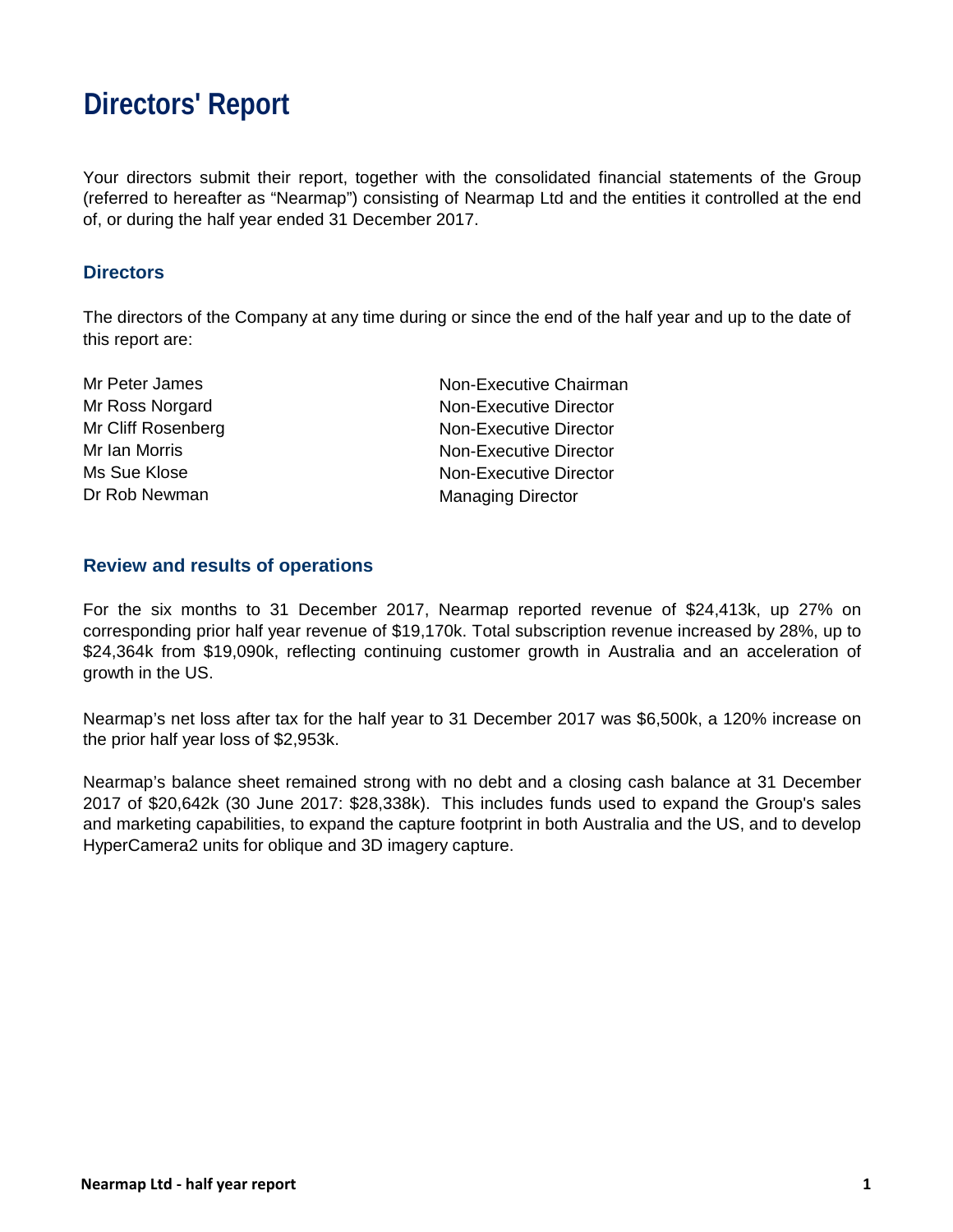## **Rounding off**

The Group is of a kind referred to in *ASIC Corporations (Rounding in Financial/Directors' Reports) Instrument 2016/191* and in accordance with that instrument, amounts in the consolidated financial report and Directors' Report have been rounded off to the nearest thousand dollars, unless otherwise stated.

### **Auditor's independence declaration**

KPMG, our auditor, have provided a written independence declaration as required under section 307C of the *Corporations Act 2001* to the directors in relation to their review for the half year ended 31 December 2017. This independence declaration forms part of the Directors' Report and can be found at page 3.

Signed in accordance with a resolution of the directors.

Dr Rob Newman Managing Director Sydney, 21 February 2018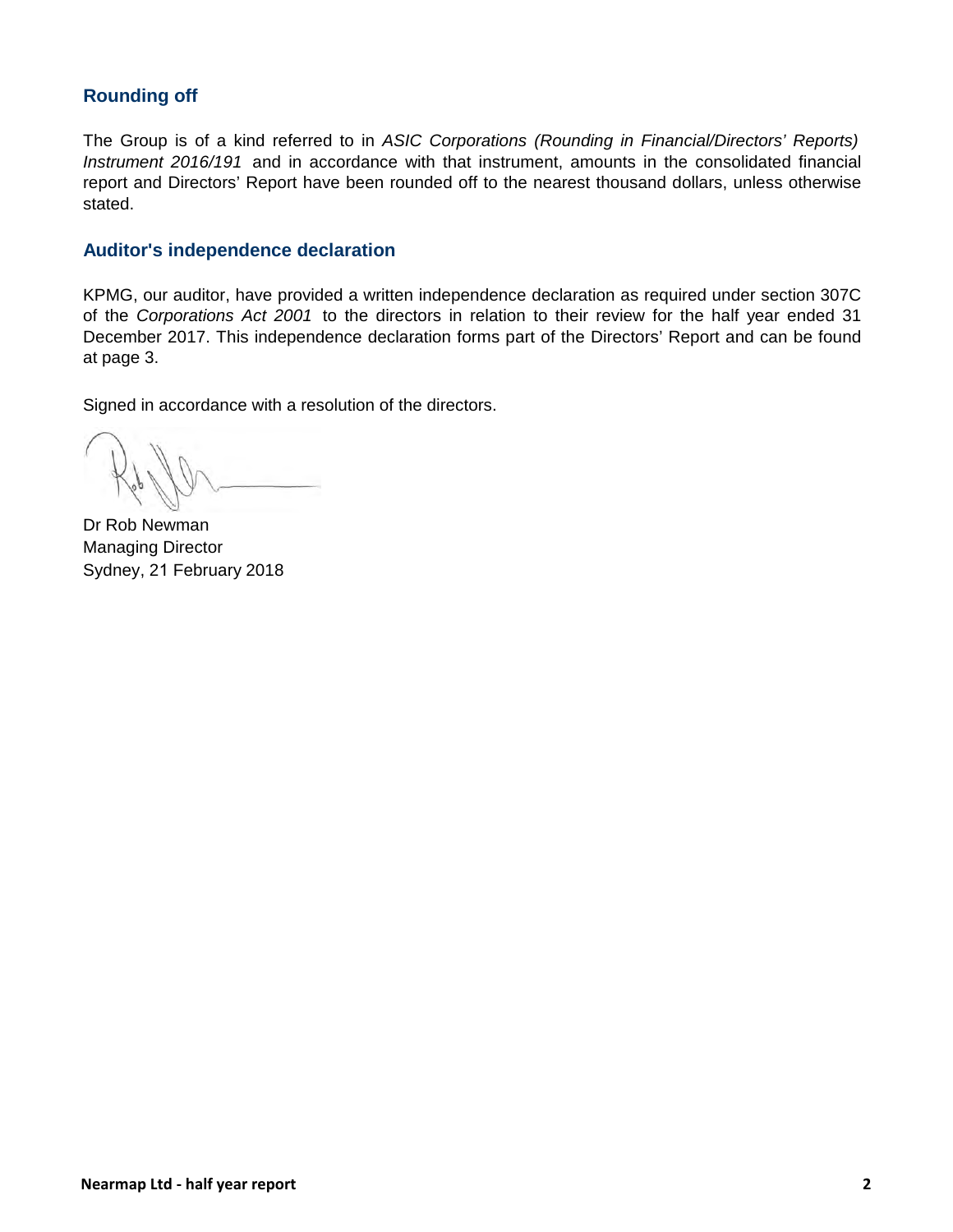

# Lead Auditor's Independence Declaration under Section 307C of the Corporations Act 2001

# To the Directors of Nearmap Ltd

I declare that, to the best of my knowledge and belief, in relation to the review of Nearmap Ltd for the half-year ended 31 December 2017 there have been:

- i. no contraventions of the auditor independence requirements as set out in the *Corporations Act 2001* in relation to the review; and
- ii. no contraventions of any applicable code of professional conduct in relation to the review.

King

KPMG

Trent Duvall *Partner* 

Sydney

21 February 2018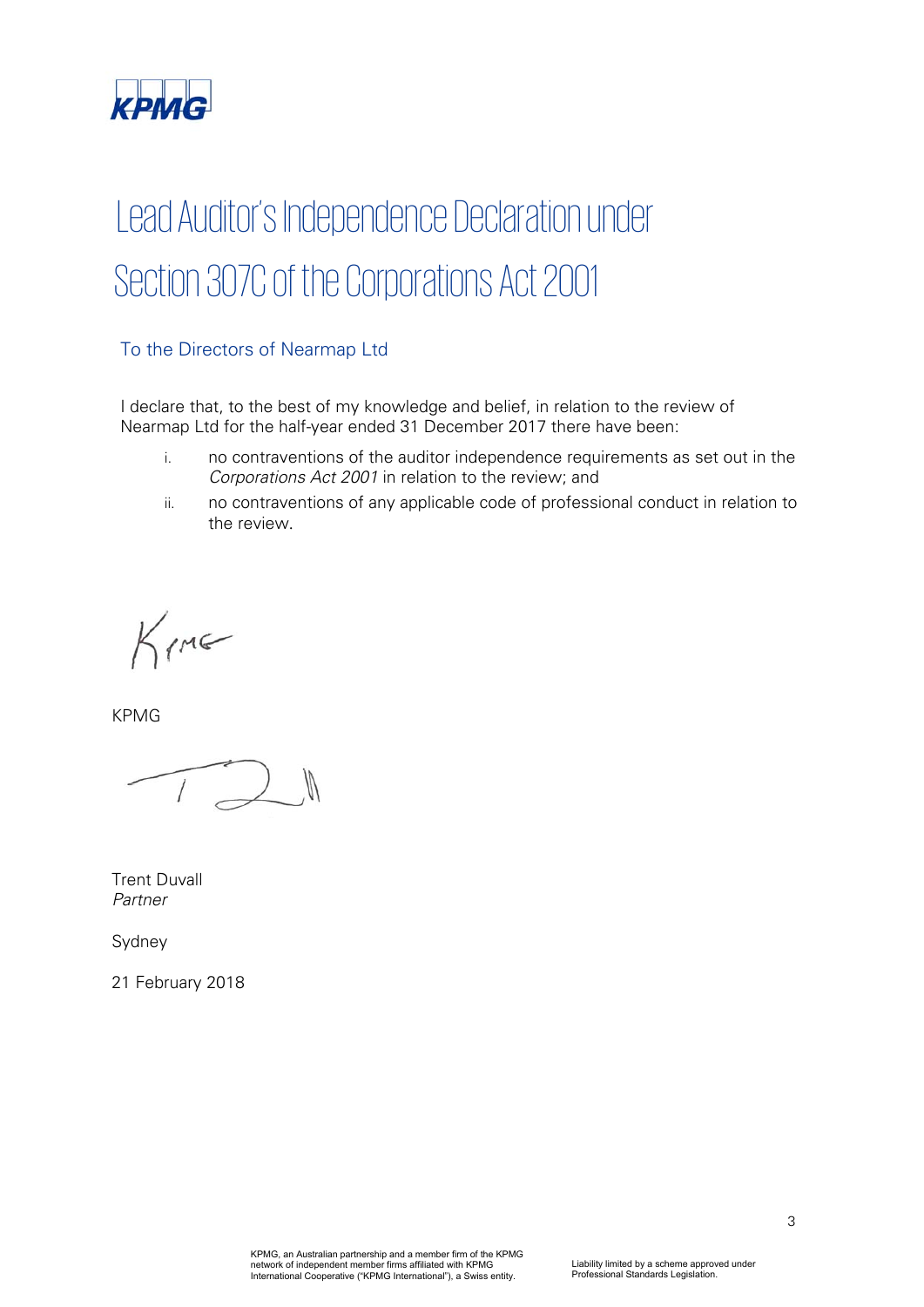# **Consolidated statement of profit or loss and other comprehensive income**

**for the half year ended 31 December 2017**

|                                                                |                | <b>31 December</b> | 31 December |
|----------------------------------------------------------------|----------------|--------------------|-------------|
|                                                                |                |                    |             |
|                                                                |                | 2017               | 2016        |
|                                                                | <b>Notes</b>   | \$'000             | \$'000      |
|                                                                |                |                    |             |
| Revenue                                                        |                | 24,413             | 19,170      |
| Other income                                                   |                | 264                | 256         |
| Total revenue and other income                                 | 3              | 24,677             | 19,426      |
| Employee benefits expense                                      |                | (14, 724)          | (11, 216)   |
| Amortisation and depreciation                                  |                | (5, 913)           | (3,506)     |
| Net foreign exchange differences                               |                | (226)              | (225)       |
| Other operational expenses                                     | $\overline{4}$ | (8, 563)           | (5,606)     |
| <b>Total expenses</b>                                          |                | (29, 426)          | (20, 553)   |
| Loss before tax                                                |                | (4,749)            | (1, 127)    |
| Income tax expense                                             | 5              | (1,751)            | (1,826)     |
| Loss for the half year                                         |                | (6,500)            | (2,953)     |
| Other comprehensive income                                     |                |                    |             |
| Items that may be reclassified to profit or loss               |                |                    |             |
| Exchange differences on translation of foreign operations      |                | 49                 | 9           |
| Unrealised gain on cash flow hedges                            |                | 119                | 503         |
| Income tax associated with these items                         |                | (36)               | (151)       |
| Total comprehensive income for the half year                   |                | (6, 368)           | (2,592)     |
|                                                                |                |                    |             |
| <b>Earnings per share</b>                                      |                |                    |             |
| Basic earnings per share for the half year (cents per share)   |                | (1.67)             | (0.81)      |
| Diluted earnings per share for the half year (cents per share) |                | (1.67)             | (0.81)      |

The above interim consolidated statement of profit or loss and other comprehensive income should be read in conjunction with the accompanying notes.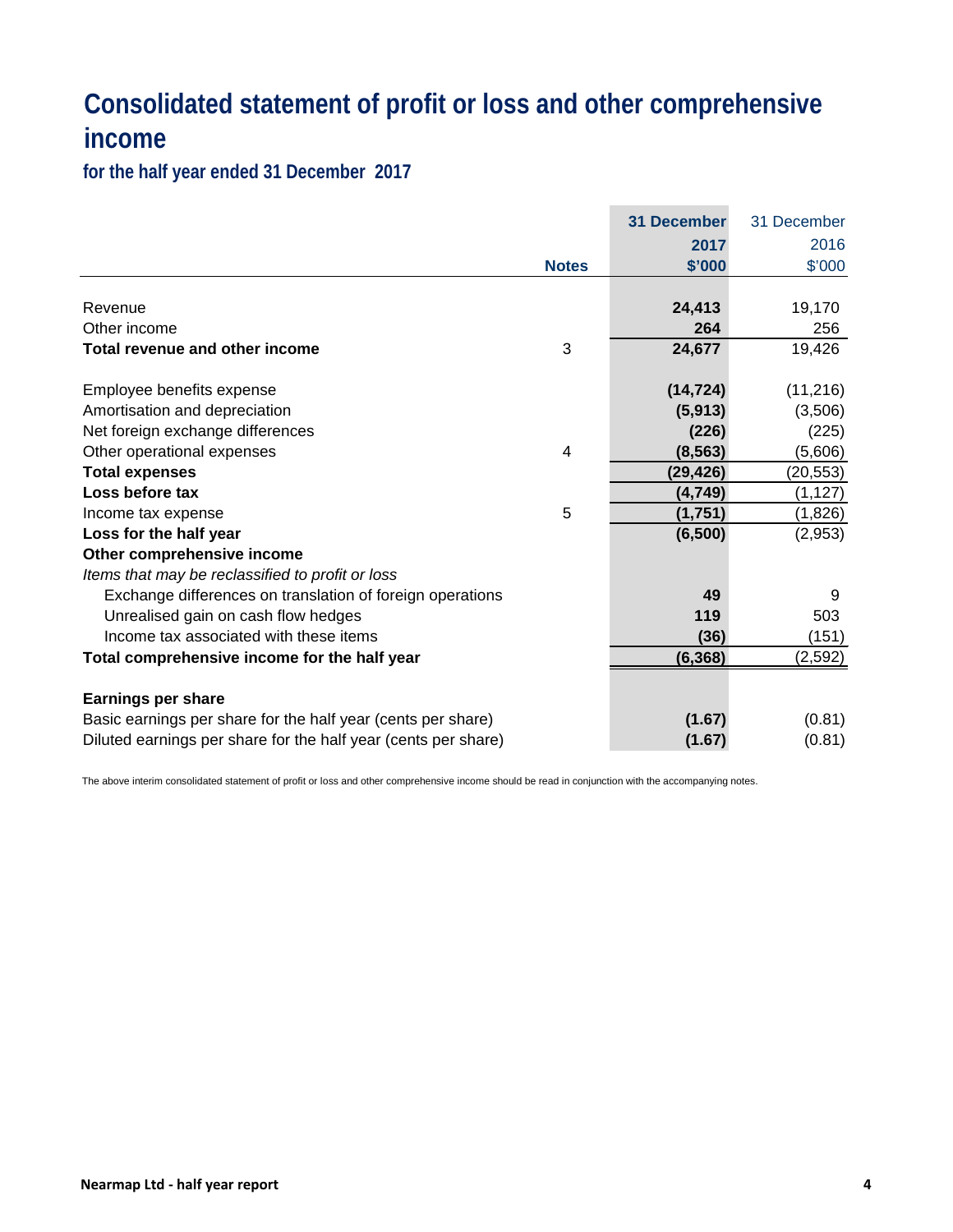# **Consolidated statement of financial position**

**as at 31 December 2017**

|                                      |                | <b>31 December</b> | 30 June  |
|--------------------------------------|----------------|--------------------|----------|
|                                      |                | 2017               | 2017     |
|                                      | <b>Notes</b>   | \$'000             | \$'000   |
| <b>ASSETS</b>                        |                |                    |          |
| <b>Current assets</b>                |                |                    |          |
| Cash and cash equivalents            |                | 20,642             | 28,338   |
| Trade receivables                    |                | 9,699              | 7,051    |
| Other current receivables            |                | 2,612              | 623      |
| Other current assets                 |                | 2,224              | 909      |
| <b>Total current assets</b>          |                | 35,177             | 36,921   |
| <b>Non-current assets</b>            |                |                    |          |
| Plant and equipment                  | 6              | 11,758             | 10,610   |
| Intangible assets                    | $\overline{7}$ | 29,696             | 24,824   |
| Deferred tax assets                  |                | 2,239              | 2,060    |
| <b>Total non-current assets</b>      |                | 43,693             | 37,494   |
| <b>TOTAL ASSETS</b>                  |                | 78,870             | 74,415   |
|                                      |                |                    |          |
| <b>LIABILITIES</b>                   |                |                    |          |
| <b>Current liabilities</b>           |                |                    |          |
| Trade and other payables             |                | 2,441              | 1,609    |
| Unearned income                      |                | 29,010             | 25,171   |
| Employee benefits                    |                | 3,382              | 2,441    |
| Current tax liability                |                | 337                | 298      |
| Other current liabilities            |                | 3,144              | 2,039    |
| <b>Total current liabilities</b>     |                | 38,314             | 31,558   |
| <b>Non-current liabilities</b>       |                |                    |          |
| Employee benefits                    |                | 153                | 105      |
| Deferred tax liabilities             |                | 7,356              | 5,594    |
| Other non-current liabilities        |                | 1,121              |          |
| <b>Total non-current liabilities</b> |                | 8,630              | 5,699    |
| <b>TOTAL LIABILITIES</b>             |                | 46,944             | 37,257   |
| <b>NET ASSETS</b>                    |                | 31,926             | 37,158   |
|                                      |                |                    |          |
| <b>EQUITY</b>                        |                |                    |          |
| Contributed equity                   | 8              | 51,885             | 51,446   |
| <b>Reserves</b>                      |                | 12,496             | 11,667   |
| Profits reserve                      |                | 7,078              | 7,078    |
| <b>Accumulated losses</b>            |                | (39, 533)          | (33,033) |
| <b>TOTAL EQUITY</b>                  |                | 31,926             | 37,158   |

**College** 

The above interim consolidated statement of financial position should be read in conjunction with the accompanying notes.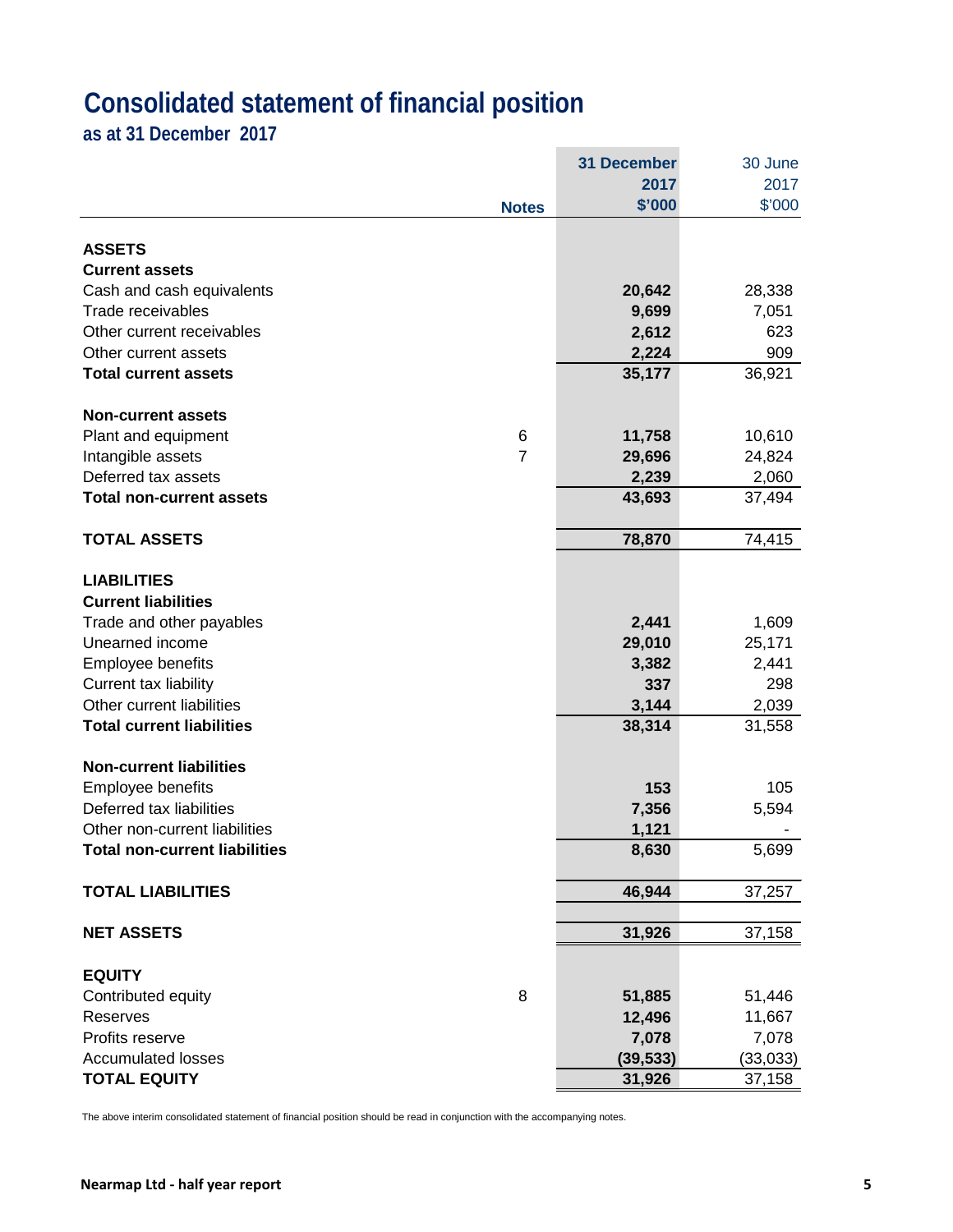# **Consolidated statement of cash flows**

**for the half year ended 31 December 2017**

|                                                             | <b>31 December</b> | 31 December |
|-------------------------------------------------------------|--------------------|-------------|
|                                                             | 2017               | 2016        |
|                                                             | \$'000             | \$'000      |
| <b>Cash flows from operating activities</b>                 |                    |             |
| Receipts from customers                                     | 27,986             | 19,728      |
| Payments to suppliers and employees <sup>1</sup>            | (31, 358)          | (21,063)    |
| Interest received                                           | 204                | 175         |
| Other receipts                                              | 21                 | 45          |
| Income taxes paid                                           | (165)              |             |
| Net cash outflow from operating activities                  | (3, 312)           | (1, 115)    |
| <b>Cash flows from investing activities</b>                 |                    |             |
| Purchase of plant and equipment                             | (2,318)            | (2,743)     |
| Payments for development costs                              | (2, 454)           | (1,697)     |
| Proceeds from sale of plant and equipment                   | 79                 |             |
| Net cash outflow from investing activities                  | (4,693)            | (4, 440)    |
| <b>Cash flows from financing activities</b>                 |                    |             |
| Proceeds from issue of shares (net of transaction costs)    |                    | 19,247      |
| Proceeds from exercise of share options                     | 439                | 326         |
| Proceeds from exercise of share option loans                |                    | 2,089       |
| Net cash inflow from financing activities                   | 439                | 21,662      |
|                                                             |                    |             |
| Net (decrease)/increase in cash and cash equivalents        | (7, 566)           | 16,107      |
| Cash and cash equivalents at the beginning of the half year | 28,338             | 12,190      |
| Effect of movement of exchange rates on cash held           | (130)              | 98          |
| Cash and cash equivalents at the end of the half year       | 20,642             | 28,395      |

1 Includes capture costs in Australia and the US of \$1,349k and \$5,847k respectively (2016: \$850k and \$2,953k).

The above interim consolidated statement of cash flows should be read in conjunction with the accompanying notes.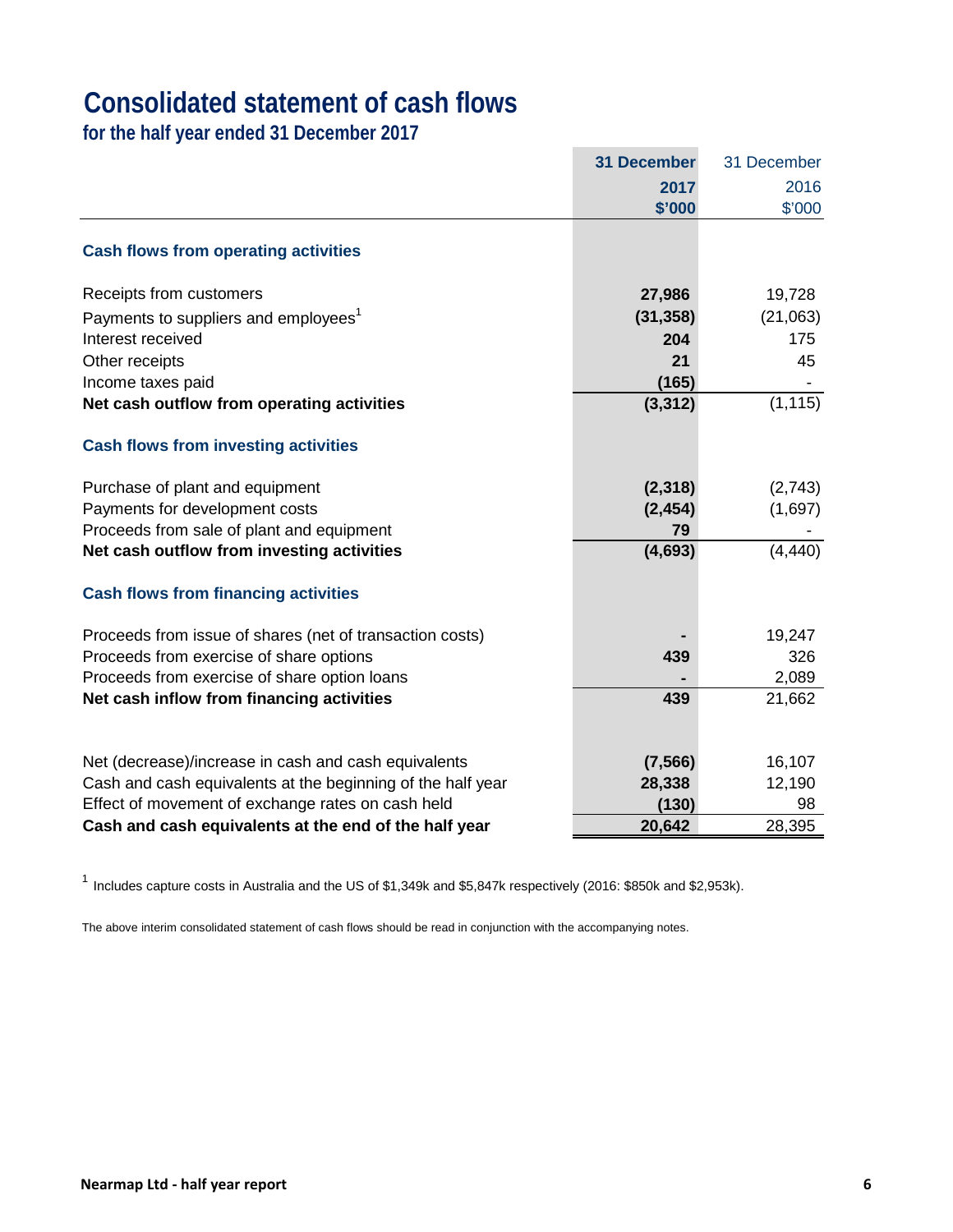# **Consolidated statement of changes in equity**

**for the half year ended 31 December 2017**

|              |                    |                        |                | <b>Share Based</b> |                 |                     |
|--------------|--------------------|------------------------|----------------|--------------------|-----------------|---------------------|
|              | <b>Contributed</b> | <b>Accumulated</b>     | <b>Profits</b> | <b>Payments</b>    | <b>Other</b>    |                     |
|              | <b>Equity</b>      | <b>Losses</b>          | <b>Reserve</b> | <b>Reserve</b>     | <b>Reserves</b> | <b>Total Equity</b> |
| <b>Notes</b> | \$'000             | \$'000                 | \$'000         | \$'000             | \$'000          | \$'000              |
|              | 51,446             | (33, 033)              | 7,078          | 12,002             | (335)           | 37,158              |
|              |                    | (6,500)                |                |                    |                 | (6,500)             |
|              |                    |                        |                |                    |                 | 83                  |
|              |                    |                        |                |                    |                 | 49                  |
|              |                    | (6,500)                |                |                    | 132             | (6, 368)            |
|              |                    |                        |                |                    |                 |                     |
| 8            | 439                |                        |                |                    |                 | 439                 |
|              |                    |                        |                | 697                |                 | 697                 |
|              | 439                | $\blacksquare$         | $\blacksquare$ | 697                |                 | 1,136               |
|              | 51,885             | (39, 533)              | 7,078          | 12,699             | (203)           | 31,926              |
|              | 28,779             | (27, 729)              | 7,078          | 10,657             | (292)           | 18,493              |
|              |                    | (2,953)                |                |                    |                 | (2,953)             |
|              |                    |                        |                |                    |                 |                     |
|              |                    |                        |                |                    | 352             | 352                 |
|              |                    |                        |                |                    | $9\,$           | 9                   |
|              | $\blacksquare$     | (2,953)                |                | $\blacksquare$     | 361             | (2, 592)            |
|              |                    |                        |                |                    |                 | 19,247              |
|              |                    |                        |                |                    |                 | 326                 |
|              |                    |                        |                |                    |                 | 2,089               |
|              |                    |                        |                |                    |                 | 844                 |
|              | 21,662             |                        |                | 844                |                 | 22,506              |
|              | 50,441             | (30, 682)              | 7,078          | 11,501             | 69              | 38,407              |
|              | 8<br>8             | 19,247<br>326<br>2,089 |                |                    | 844             | 83<br>49            |

The above interim consolidated statement of changes in equity should be read in conjunction with the accompanying notes.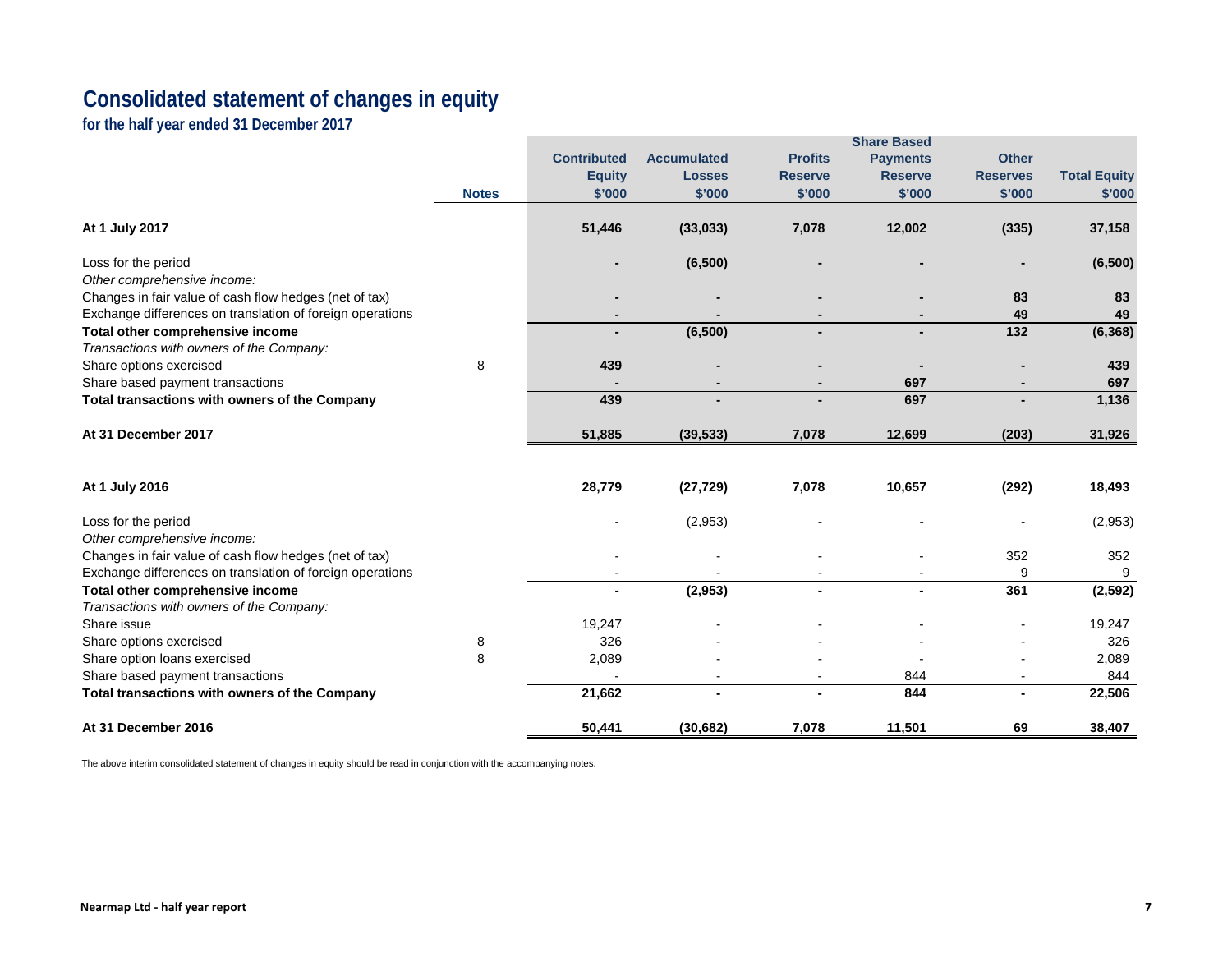**for the half year ended 31 December 2017**

### **1. Basis of preparation of the half year financial statements**

### **(a) Reporting entity**

Nearmap Ltd (the "Company") is a company domiciled in Australia. These consolidated interim financial statements for the six months ended 31 December 2017 comprise the Company and its subsidiaries (together referred to as the "Group"). The principal activity of the Group during the course of the reporting period was online aerial photomapping via its 100% owned subsidiaries, Nearmap Australia Pty Ltd, Nearmap US Inc and Nearmap Remote Sensing US Inc.

### **(b) Statement of compliance**

These condensed general purpose financial statements for the half year reporting period ended 31 December 2017 have been prepared in accordance with Accounting Standard AASB 134 *Interim Financial Reporting* and the *Corporations Act 2001* . The half year consolidated financial statements of the Company also comply with IAS 134 *Interim Financial Reporting* .

Selected explanatory notes are included to explain events and transactions that are significant to an understanding of the changes in financial position and performance of the Company since the last annual consolidated financial statements for the year ended 30 June 2017. These consolidated interim financial statements do not include all the notes of the type normally included in an annual financial report. Accordingly, these financial statements are to be read in conjunction with the annual financial statements for the year ended 30 June 2017 and any public announcements made by Nearmap Ltd during the interim reporting period in accordance with continuous disclosure requirements of the *Corporations Act 2001* .

These consolidated interim financial statements were approved by the Board of Directors on Tuesday, 20 February 2018.

The Group's current liabilities exceeded its current assets as at 31 December 2017 by \$3,137k including a current liability for unearned income of \$29,010k. Unearned income includes income received in advance which has been deferred in the statement of financial position until service is performed. The preliminary final report has been prepared on a going concern basis, based on the Group's cash flows for the current year and estimated profits and cash flows for future years.

The Company is of a kind referred to in *ASIC Corporations (Rounding in Financial/Directors' Reports) Instrument 2016/191* and in accordance with that instrument, amounts in the consolidated interim financial statements and Directors' Report have been rounded off to the nearest thousand dollars, unless otherwise stated.

### **(c) Judgements and estimates**

In preparing these consolidated interim financial statements, the Company makes judgements, estimates and assumptions that affect the application of accounting policies and the reported amounts of assets and liabilities, income and expense. Actual results may differ from these estimates.

The significant judgements made by the Company in applying the Group's accounting policies and the key sources of estimation uncertainty were the same as those that applied to the consolidated financial statements for the year ended 30 June 2017. The only exception is in the expected pattern of consumption of assets used in the generation of aerial images. The Group has determined that it can no longer reliably attribute camera system usage to specific images as the variety of applications for this data becomes increasingly sophisticated. Effective from 1 July 2017, depreciation of camera system assets is recognised directly in profit or loss rather than capitalised to capture costs.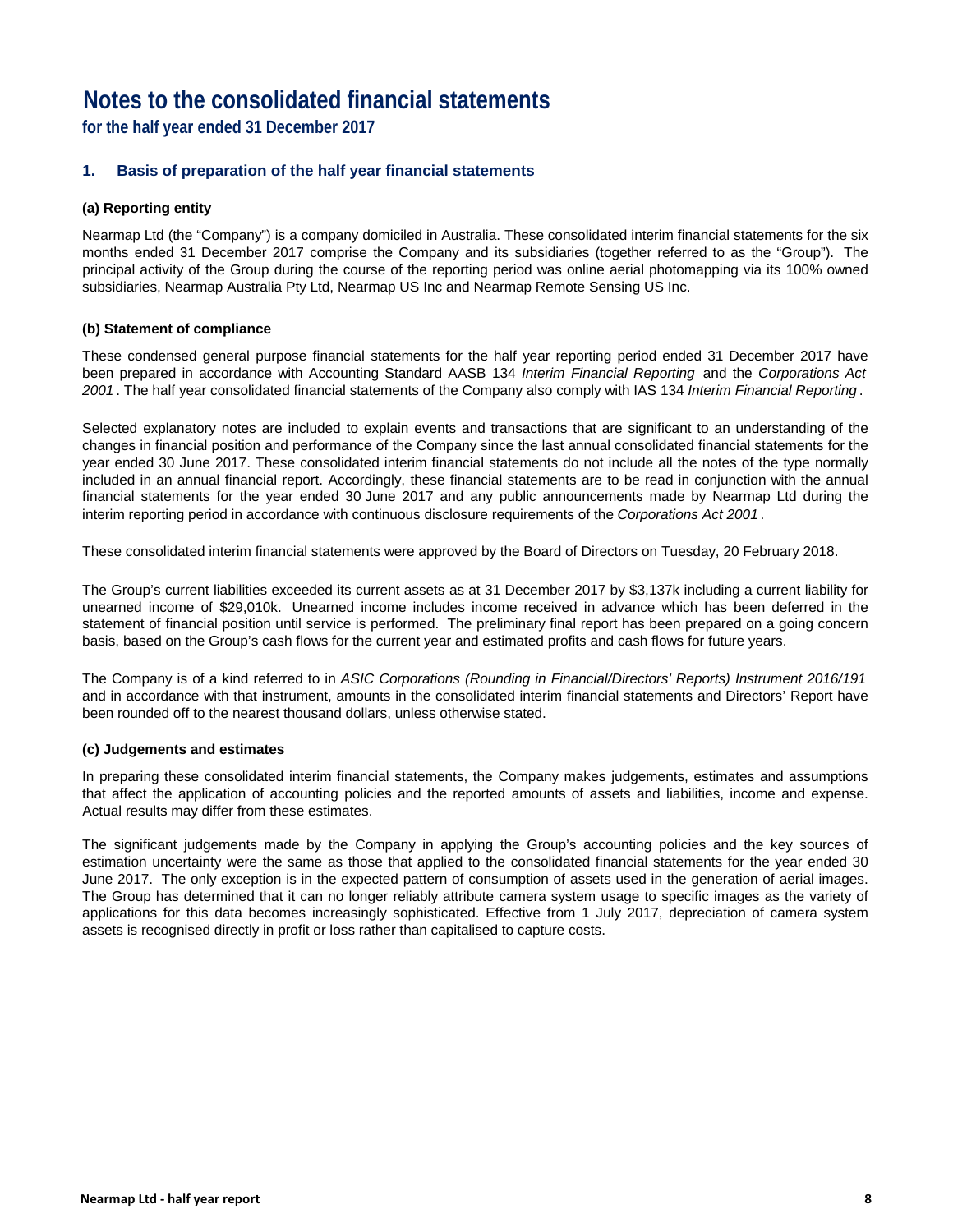**for the half year ended 31 December 2017**

## **1. Basis of preparation of the half year financial statements** (continued)

### **(d) Changes in accounting policies and new standards and interpretations not yet adopted** (continued)

### AASB 9 *Financial Instruments*

While the Group has yet to undertake a detailed assessment of the classification and measurement impacts of the new standard, the Group expects the following impacts:

• the Group does not expect the new guidance to have a significant impact on the classification and measurement of its financial assets;

• the Group does not hold any financial liabilities at fair value through profit and loss and as such there is no impact of the new standard on financial liabilities;

• as a general rule, more hedge relationships may be eligible for hedge accounting. Existing hedge relationships would appear to qualify as continuing hedge relationships upon adoption of the new standard;

• the new impairment model requires the recognition of impairment provisions based on expected credit losses rather than only incurred credit losses. Whilst the Group has to yet finalise its detailed assessment of the impact of AASB 9 and its interaction with AASB 15, it may result in earlier recognition of credit loss provisions.

### AASB 15 *Revenue from Contracts with Customers*

The Group is assessing the impact on its consolidated financial statements resulting from the application of the new standard. It replaces AASB 118 *Revenue* and related interpretations and provides a single comprehensive model for revenue recognition based on the satisfaction of performance obligations. Given the majority of the Group's customers access images online by purchasing an annual subscription, revenue in any particular year is not expected to vary materially. The following areas have been identified that are likely to be significantly affected:

• Multi-year payment ramp contracts. Revenue will continue to be recognised over time however the amount will be the total contract value amortised over the contract period.

• The new standard requires significant increases in disclosures in relation to revenue derived from contracts, key judgments and future revenue expected to be generated.

The Group is continuing its analysis of the changes to enable the expected financial impacts to be quantified.

### AASB 16 *Leases*

The new standard requires a lessee to recognise a right-of-use asset representing its rights to use the underlying lease asset and a lease liability representing its obligations to make lease payments, other than short-term leases or leases of low value assets, on balance sheet. It replaces AASB 117 *Leases* . The Group's operating leases with terms of more than 12 months and therefore expected to be impacted by the new standard, relate to leases of office facilities. The Group has not quantified the effect of the new standard, however the following impacts are expected:

• total assets and liabilities on the balance sheet will increase with a likely decrease in net assets, due to the reduction of the capitalised asset being on a straight line basis while the liability reduces by the principal amount of repayments. Net current assets will show a decrease due to an element of the liability being disclosed as a current liability;

• interest expense will increase due to the underwriting of the effective interest rate implicit in the lease. Interest expense will be greater at the beginning of the life of a lease due to the higher principal value causing profit variability over the course of a lease life. This effect may be partially mitigated due to the number of leases held in the Group at different stages of their terms; and

• operating cash flows will be higher as repayment of the principal portion of all lease liabilities will be classified as financing activities.

The Group expects to adopt the retrospective transitional approach to implementation in accordance with AASB 108 *Accounting Policies, Changes in Accounting Estimates and Errors* by adjusting the comparatives of each year presented in the annual report in which the standard is first applied by the Group. The Group does not expect to adopt these standards early.

### **(e) Significant accounting policies**

The accounting policies applied by the Company in these consolidated interim financial statements are the same as those applied in the financial report for the year ended 30 June 2017.

The Group has not early adopted any other standard, interpretation or amendment that has been issued but is not yet effective.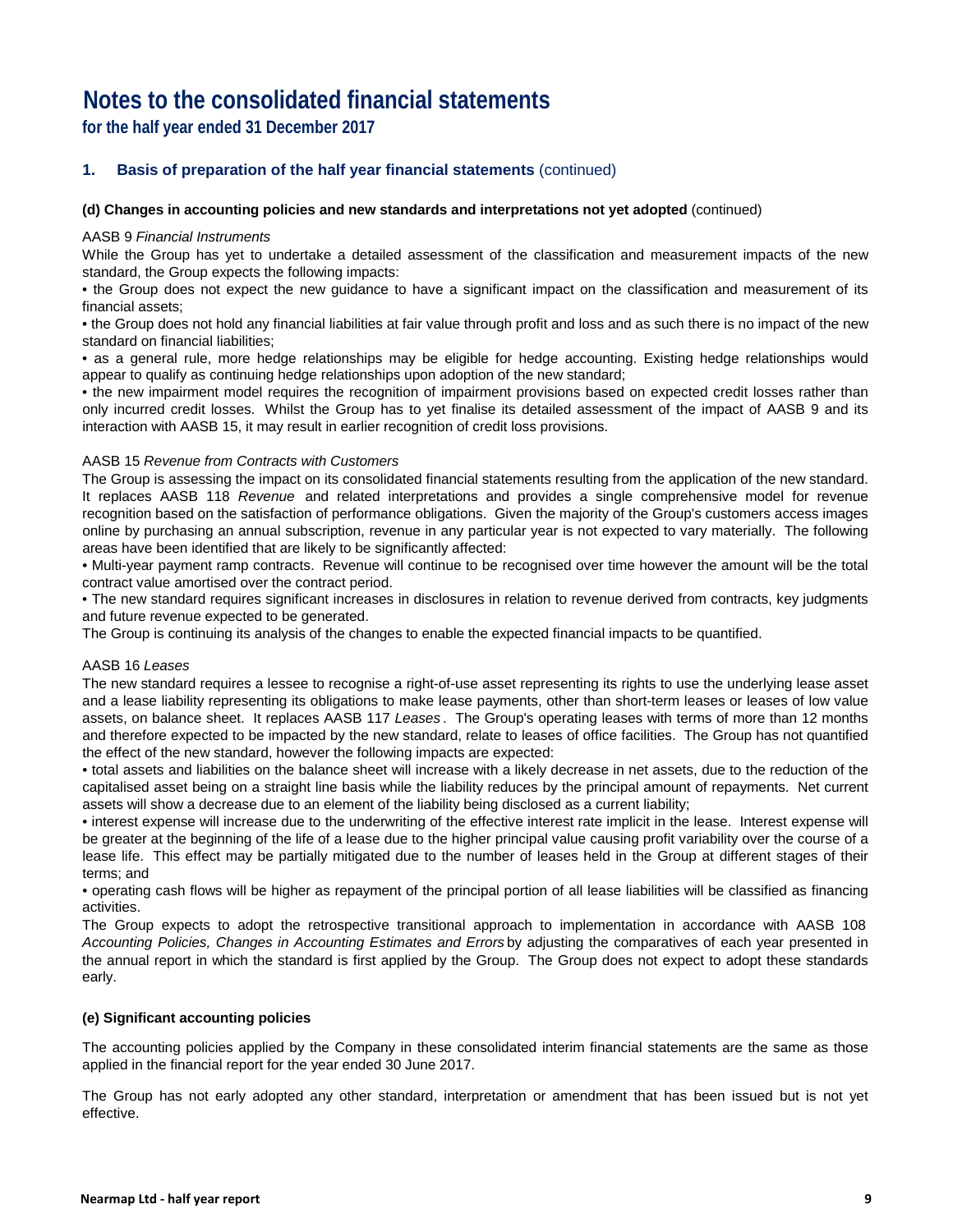**for the half year ended 31 December 2017**

## **2. Segment information**

An overview of the operating segments is provided below.

- Australia: this segment is responsible for all sales and marketing efforts in Australia.
- United States: this segment is responsible for all sales and marketing efforts in the United States.
- Corporate: the Corporate segment holds all the IP and product "know-how" which allows Nearmap to deliver globally and derives its revenues from ongoing royalty payments from the regions that are determined based on percentage of subscription revenue.

Cost of revenue are all the costs directly attributable to the ongoing delivery of the subscription product, including uncapitalised capture costs, technology costs and amortisation of the photomaps.

Sales and marketing costs include direct in-country costs.

General and administration costs for the Corporate segment represent all operating expenses and product design and development expenses.

The assets and liabilities of the Group are reported and reviewed by the Chief Operating Decision Maker in total and not allocated by operating segment. Therefore, operating segment assets and liabilities are not disclosed.

|                                       | <b>Australia</b> | <b>United States</b> | <b>Corporate</b> | <b>Total</b> |
|---------------------------------------|------------------|----------------------|------------------|--------------|
|                                       | \$'000           | \$'000               | \$'000           | \$'000       |
| 6 months ended 31 December 2017       |                  |                      |                  |              |
| Total revenue and other income        | 20,623           | 3,790                | 264              | 24,677       |
| Cost of revenue <sup>1</sup>          | (1, 268)         | (3,715)              |                  | (4,983)      |
| <b>Gross profit</b>                   | 19,355           | 75                   | 264              | 19,694       |
| Sales & marketing                     | (4, 574)         | (6, 163)             |                  | (10, 737)    |
| General & administration <sup>2</sup> | (3, 383)         | (3, 264)             | (3,949)          | (10, 596)    |
| <b>Segment contribution</b>           | 11,398           | (9, 352)             | (3,685)          | (1,639)      |
| Amortisation & depreciation 3         |                  |                      |                  | (2,883)      |
| Interest expense                      |                  |                      |                  | (1)          |
| <b>FX loss</b>                        |                  |                      |                  | (226)        |
| Income tax expense                    |                  |                      |                  | (1,751)      |
| Loss after tax                        |                  |                      |                  | (6,500)      |
|                                       |                  |                      |                  |              |
| 6 months ended 31 December 2016       |                  |                      |                  |              |
| Total revenue and other income        | 17,741           | 1,429                | 256              | 19,426       |
| Cost of revenue <sup>1</sup>          | (1, 564)         | (1, 941)             |                  | (3, 505)     |
| <b>Gross profit</b>                   | 16,177           | (512)                | 256              | 15,921       |
| Sales & marketing                     | (4,236)          | (3,805)              |                  | (8,041)      |
| General & administration              | (1,772)          | (1,932)              | (3, 595)         | (7, 299)     |
| <b>Segment contribution</b>           | 10,169           | (6, 249)             | (3,339)          | 581          |
| Amortisation & depreciation 3         |                  |                      |                  | (1, 482)     |
| Interest expense                      |                  |                      |                  | (1)          |
| FX gain                               |                  |                      |                  | (225)        |
| Income tax expense                    |                  |                      |                  | (1,826)      |

**Loss after tax** (2,953)

1. Includes amortisation of capitalised capture costs.

2. Includes depreciation of local supporting assets e.g. furniture and fittings.

3. Includes amortisation and depreciation of business combination & corporate assets.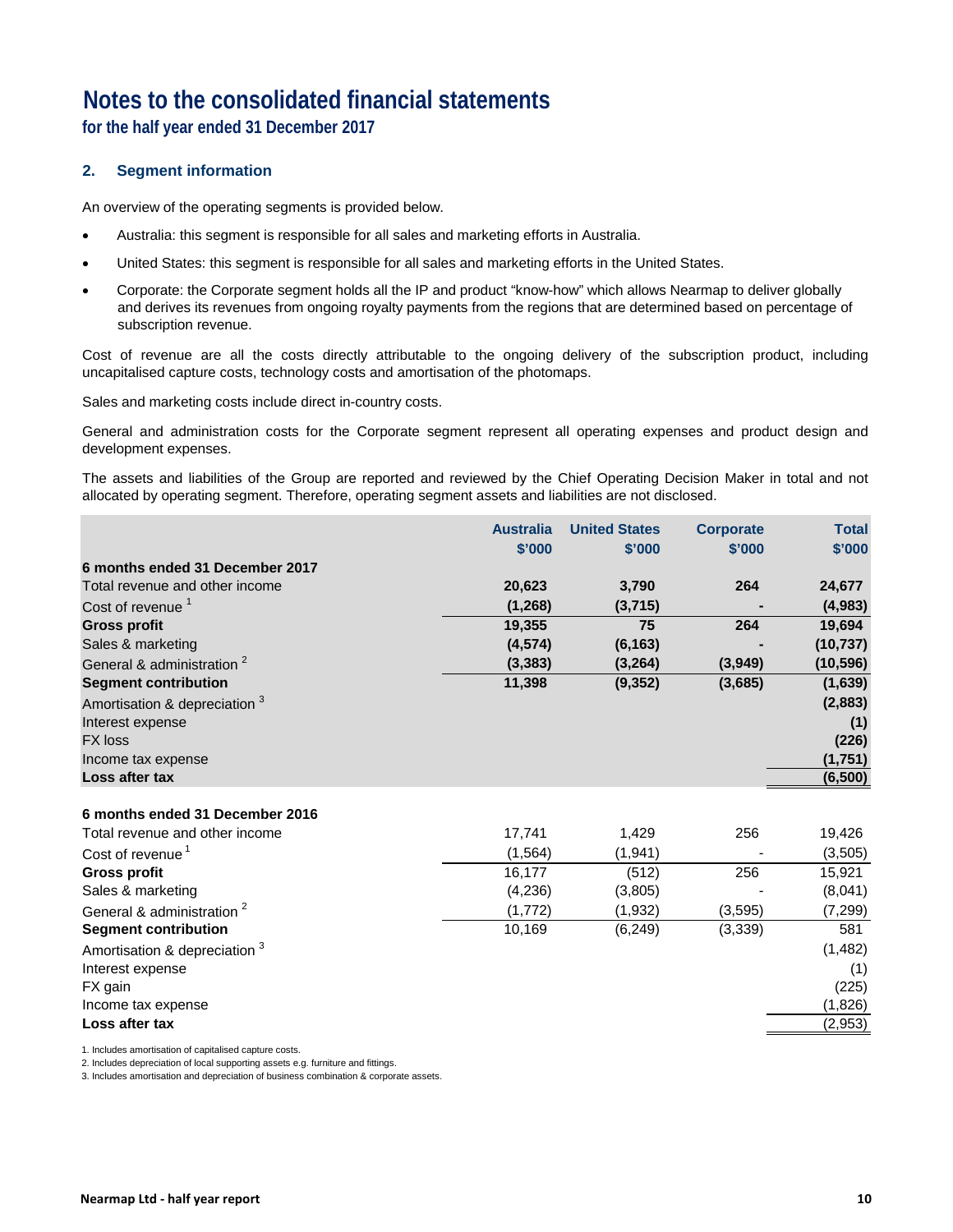**for the half year ended 31 December 2017**

# **3. Total revenue and other income**

| <b>31 December</b><br>31 December<br>2017<br>2016<br>\$'000<br>\$'000<br>24,364<br>19,090<br>Subscription revenue<br>On-demand revenue<br>35<br>Royalty income<br>49<br>45<br>19,170<br>24,413<br><b>Total revenue</b><br>199<br>211<br>Interest income<br>Grant income<br>21<br>45<br>Gain on disposal of assets<br>44<br><b>Total other income</b><br>264<br>256<br>24,677<br>19,426<br>Total revenue and other income<br><b>Other operational expenses</b><br>4.<br>1,022<br>1,940<br>Servicing and processing costs<br>Marketing costs<br>1,658<br>941<br>Travel and office costs<br>1,539<br>848<br>Subscription fees<br>1,012<br>601<br>765<br>Audit, consulting and legal fees<br>986<br>Operating lease expenses<br>581<br>476<br>163<br>Insurance costs<br>192<br>905<br>540<br>All other operating expenses<br><b>Total other operational expenses</b><br>8,563<br>5,606 |  |  |
|------------------------------------------------------------------------------------------------------------------------------------------------------------------------------------------------------------------------------------------------------------------------------------------------------------------------------------------------------------------------------------------------------------------------------------------------------------------------------------------------------------------------------------------------------------------------------------------------------------------------------------------------------------------------------------------------------------------------------------------------------------------------------------------------------------------------------------------------------------------------------------|--|--|
|                                                                                                                                                                                                                                                                                                                                                                                                                                                                                                                                                                                                                                                                                                                                                                                                                                                                                    |  |  |
|                                                                                                                                                                                                                                                                                                                                                                                                                                                                                                                                                                                                                                                                                                                                                                                                                                                                                    |  |  |
|                                                                                                                                                                                                                                                                                                                                                                                                                                                                                                                                                                                                                                                                                                                                                                                                                                                                                    |  |  |
|                                                                                                                                                                                                                                                                                                                                                                                                                                                                                                                                                                                                                                                                                                                                                                                                                                                                                    |  |  |
|                                                                                                                                                                                                                                                                                                                                                                                                                                                                                                                                                                                                                                                                                                                                                                                                                                                                                    |  |  |
|                                                                                                                                                                                                                                                                                                                                                                                                                                                                                                                                                                                                                                                                                                                                                                                                                                                                                    |  |  |
|                                                                                                                                                                                                                                                                                                                                                                                                                                                                                                                                                                                                                                                                                                                                                                                                                                                                                    |  |  |
|                                                                                                                                                                                                                                                                                                                                                                                                                                                                                                                                                                                                                                                                                                                                                                                                                                                                                    |  |  |
|                                                                                                                                                                                                                                                                                                                                                                                                                                                                                                                                                                                                                                                                                                                                                                                                                                                                                    |  |  |
|                                                                                                                                                                                                                                                                                                                                                                                                                                                                                                                                                                                                                                                                                                                                                                                                                                                                                    |  |  |
|                                                                                                                                                                                                                                                                                                                                                                                                                                                                                                                                                                                                                                                                                                                                                                                                                                                                                    |  |  |
|                                                                                                                                                                                                                                                                                                                                                                                                                                                                                                                                                                                                                                                                                                                                                                                                                                                                                    |  |  |
|                                                                                                                                                                                                                                                                                                                                                                                                                                                                                                                                                                                                                                                                                                                                                                                                                                                                                    |  |  |
|                                                                                                                                                                                                                                                                                                                                                                                                                                                                                                                                                                                                                                                                                                                                                                                                                                                                                    |  |  |
|                                                                                                                                                                                                                                                                                                                                                                                                                                                                                                                                                                                                                                                                                                                                                                                                                                                                                    |  |  |
|                                                                                                                                                                                                                                                                                                                                                                                                                                                                                                                                                                                                                                                                                                                                                                                                                                                                                    |  |  |
|                                                                                                                                                                                                                                                                                                                                                                                                                                                                                                                                                                                                                                                                                                                                                                                                                                                                                    |  |  |
|                                                                                                                                                                                                                                                                                                                                                                                                                                                                                                                                                                                                                                                                                                                                                                                                                                                                                    |  |  |
|                                                                                                                                                                                                                                                                                                                                                                                                                                                                                                                                                                                                                                                                                                                                                                                                                                                                                    |  |  |
|                                                                                                                                                                                                                                                                                                                                                                                                                                                                                                                                                                                                                                                                                                                                                                                                                                                                                    |  |  |
|                                                                                                                                                                                                                                                                                                                                                                                                                                                                                                                                                                                                                                                                                                                                                                                                                                                                                    |  |  |
|                                                                                                                                                                                                                                                                                                                                                                                                                                                                                                                                                                                                                                                                                                                                                                                                                                                                                    |  |  |
|                                                                                                                                                                                                                                                                                                                                                                                                                                                                                                                                                                                                                                                                                                                                                                                                                                                                                    |  |  |
|                                                                                                                                                                                                                                                                                                                                                                                                                                                                                                                                                                                                                                                                                                                                                                                                                                                                                    |  |  |
|                                                                                                                                                                                                                                                                                                                                                                                                                                                                                                                                                                                                                                                                                                                                                                                                                                                                                    |  |  |
|                                                                                                                                                                                                                                                                                                                                                                                                                                                                                                                                                                                                                                                                                                                                                                                                                                                                                    |  |  |
|                                                                                                                                                                                                                                                                                                                                                                                                                                                                                                                                                                                                                                                                                                                                                                                                                                                                                    |  |  |

# **5. Tax expense**

The Group had unrecognised tax losses of \$8,985k as at 31 December 2017 (2016: \$9,612k).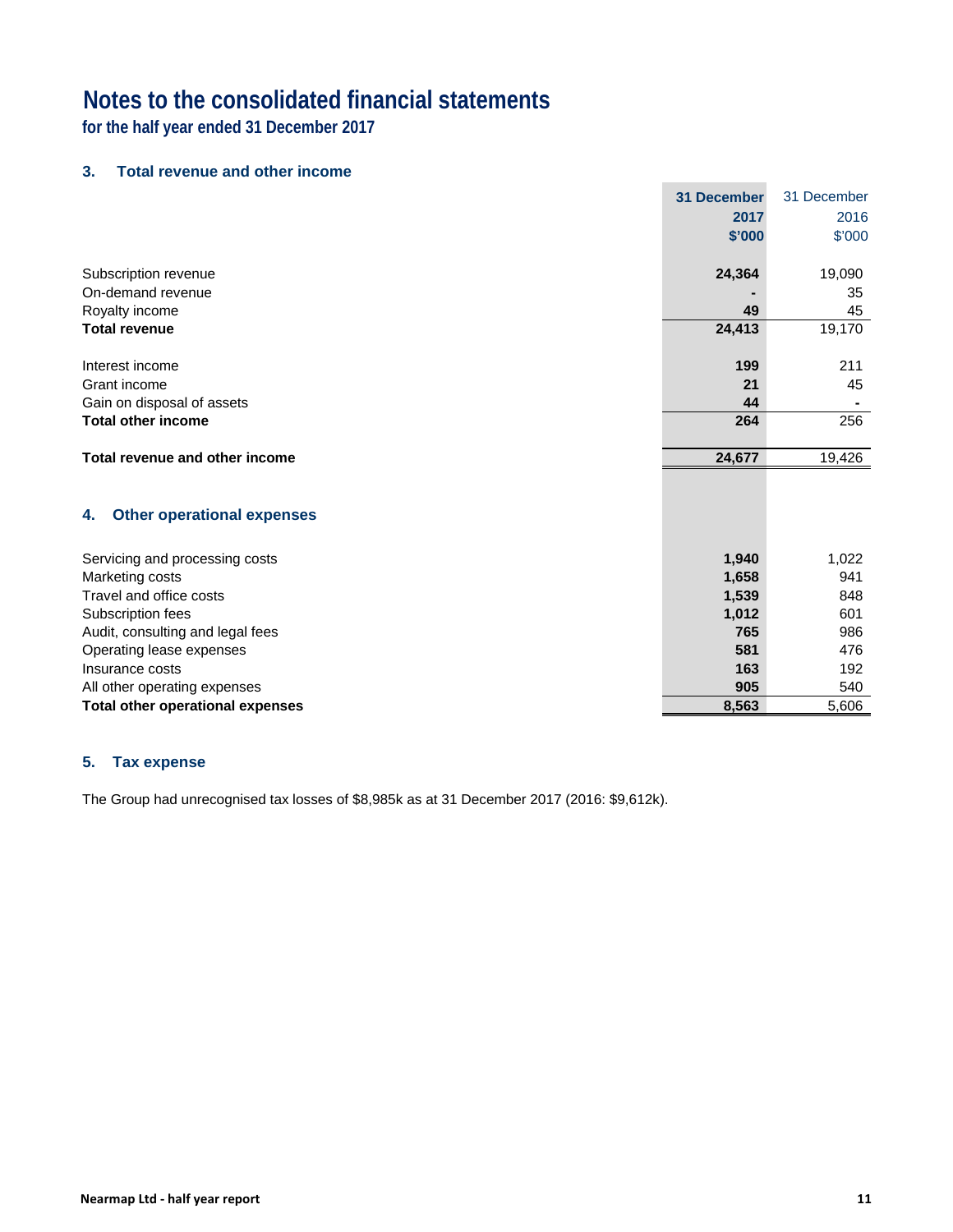**for the half year ended 31 December 2017**

# **6. Plant and equipment**

|                                             | 31 December | 30 June  |
|---------------------------------------------|-------------|----------|
|                                             | 2017        | 2017     |
|                                             | \$'000      | \$'000   |
|                                             |             |          |
| Balance at the beginning of the half year   | 10,610      | 6,167    |
| Additions (at cost)                         | 2,318       | 6,377    |
| Disposals (at net book value)               | (35)        | (10)     |
| Depreciation                                | (1, 135)    | (1, 924) |
| Closing balance at the end of the half year | 11,758      | 10,610   |
|                                             |             |          |
| At cost                                     | 21,292      | 19,117   |
| Accumulated depreciation                    | (9, 534)    | (8,507)  |
| <b>Closing net book value</b>               | 11,758      | 10,610   |

### **7. Intangible assets**

|                                  |                 | <b>Development</b> | <b>Capture</b> |              |              |
|----------------------------------|-----------------|--------------------|----------------|--------------|--------------|
|                                  | <b>Goodwill</b> | <b>costs</b>       | <b>costs</b>   | <b>Other</b> | <b>Total</b> |
|                                  | \$'000          | \$'000             | \$'000         | \$'000       | \$'000       |
| Half year ended 31 December 2017 |                 |                    |                |              |              |
| Opening net book value           | 135             | 6,219              | 17,878         | 592          | 24,824       |
| Intangible additions             |                 | 2,343              | 7,196          | 111          | 9,650        |
| Amortisation charge              |                 | (1,798)            | (2,774)        | (206)        | (4, 778)     |
| <b>Closing net book value</b>    | 135             | 6,764              | 22,300         | 497          | 29,696       |
| At 31 December 2017              |                 |                    |                |              |              |
| Cost                             | 135             | 19,654             | 31,356         | 1,741        | 52,886       |
| Accumulated amortisation         |                 | (12, 890)          | (9,056)        | (1, 244)     | (23, 190)    |
| <b>Closing net book value</b>    | 135             | 6,764              | 22,300         | 497          | 29,696       |
| Year ended 30 June 2017          |                 |                    |                |              |              |
| Opening net book value           | 135             | 5,879              | 10,379         | 847          | 17,240       |
| Intangible additions             |                 | 3,528              | 11,142         | 222          | 14,892       |
| Amortisation charge              |                 | (3, 188)           | (3,643)        | (477)        | (7,308)      |
| <b>Closing net book value</b>    | 135             | 6,219              | 17,878         | 592          | 24,824       |
| At 30 June 2017                  |                 |                    |                |              |              |
| Cost                             | 135             | 17,311             | 24,160         | 1,630        | 43,236       |
| Accumulated amortisation         |                 | (11,092)           | (6, 282)       | (1,038)      | (18, 412)    |
| <b>Closing net book value</b>    | 135             | 6,219              | 17,878         | 592          | 24,824       |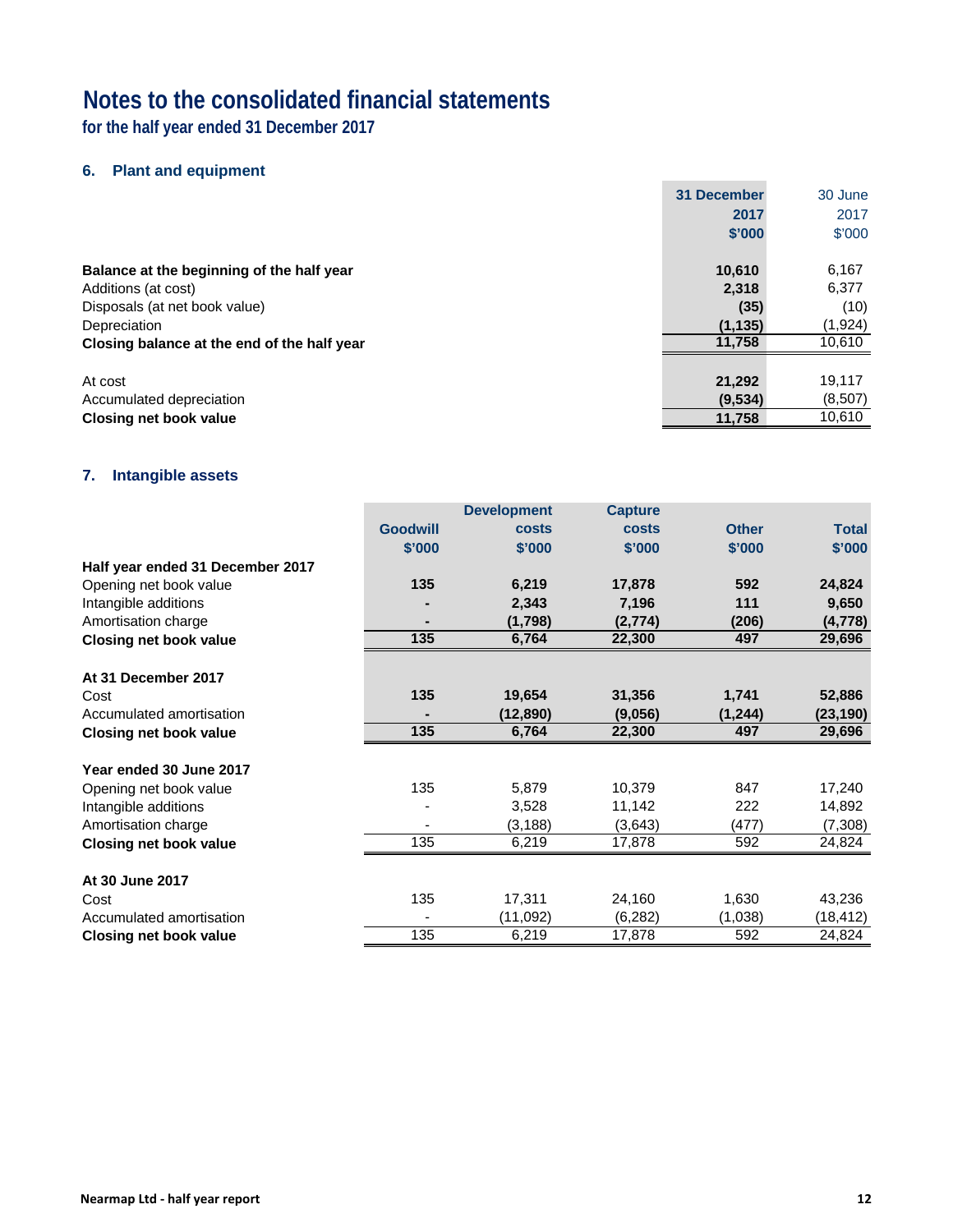**for the half year ended 31 December 2017**

# **8. Contributed equity**

Securities issued – issue of ordinary shares during the half year:

|                                            | 2017                       |        | 2016                |        |
|--------------------------------------------|----------------------------|--------|---------------------|--------|
| Movement in shares on issue                | <b>Number of</b><br>shares | \$'000 | Number of<br>shares | \$'000 |
| Balance at the beginning of the half year  | 387,686,515                | 51,446 | 356,246,101         | 28,779 |
| Issue of shares during the half year       |                            |        | 28,571,429          | 19,247 |
| Issued from exercise of share options      | 1,283,333                  | 439    | 800,000             | 326    |
| Issued from exercise of share option loans | 1,000,000                  |        | 1,033,333           |        |
| Repayment of loan share options            | -                          |        |                     | 2,089  |
| Balance at the end of the half year        | 389,969,848                | 51,885 | 386,650,863         | 50,441 |

# **9. Movement in share options – share based payments**

|                                                                 | 2017          | 2016        |
|-----------------------------------------------------------------|---------------|-------------|
| Number of options outstanding at the beginning of the half year | 34,300,921    | 37,445,000  |
| Options lapsed                                                  | (8,891,667)   | (2,075,000) |
| Options exercised – loans granted                               | (1,000,000)   | (1,033,333) |
| Options exercised - cash payments                               | (1, 283, 333) | (800,000)   |
| Options granted                                                 | 4,498,990     | 4,900,000   |
| Total number of options outstanding at the end of the half year | 27,624,911    | 38,436,667  |
|                                                                 |               |             |

The estimated fair value at grant date of the options granted for the period ended 31 December 2017 was 28 cents per share (2016: between 21 cents and 40 cents per share). The fair value at grant date is measured using a Black-Scholes option pricing model that takes into account the exercise price, volatility of the underlying share, the expected dividend yield, the risk free rate for the term of the option, and the expected option life.

Expected volatility of approximately 53% has been estimated taking into account historic average share price volatility.

Other model inputs include: exercise price of 71 cents, expiry date of November 2021, share price at grant date of 70 cents per share, a risk free rate of 2.11%, and an expected life of 4 years.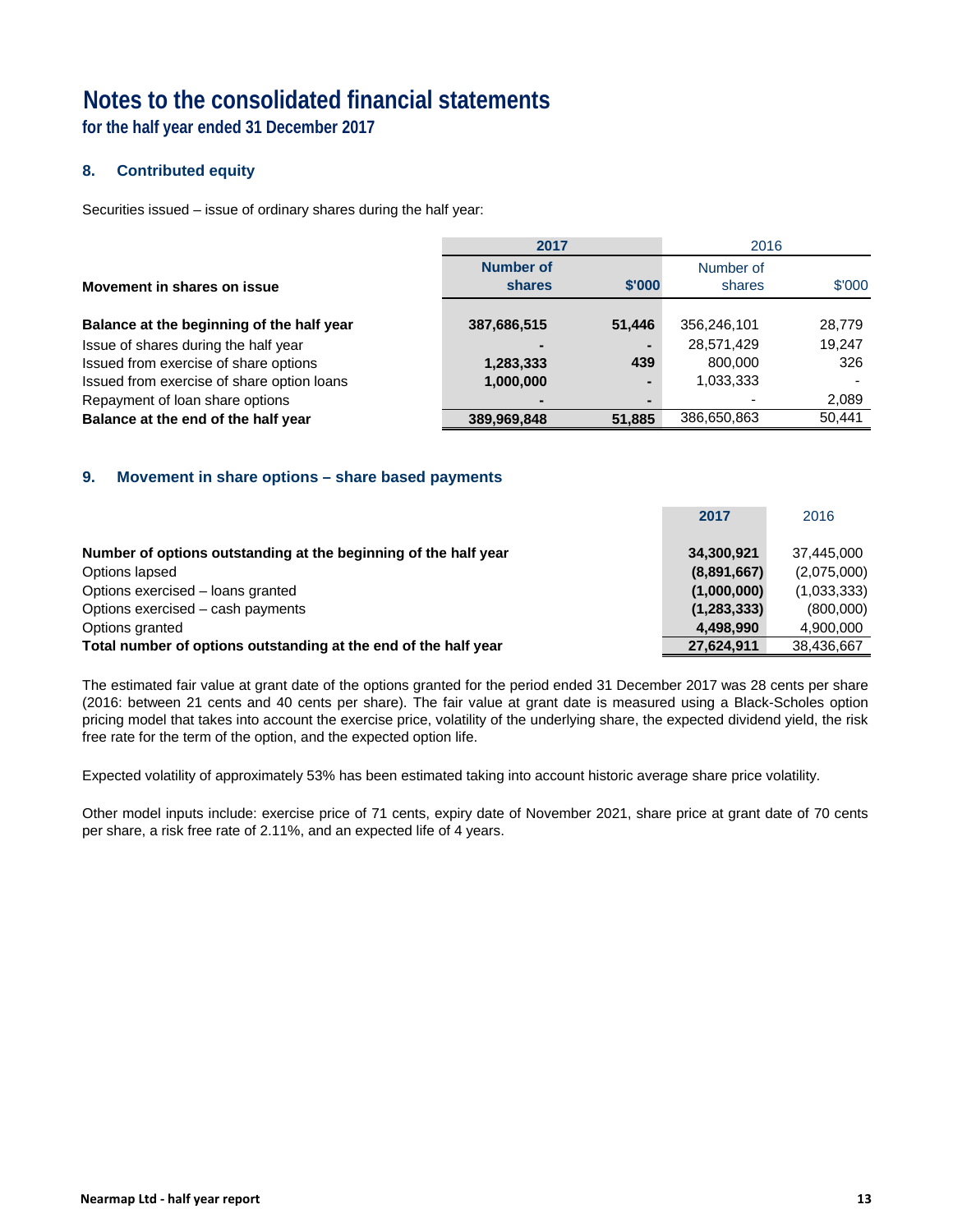**for the half year ended 31 December 2017**

## **10. Financial instruments**

### **Carrying amounts versus fair values**

The fair values of financial assets and financial liabilities, together with the carrying amounts in the consolidated statement of financial position, are as follows.

| 31 December 2017             | Carrying<br>amount<br>\$'000 | <b>Fair value</b><br>\$'000 |
|------------------------------|------------------------------|-----------------------------|
| <b>Financial assets</b>      |                              |                             |
| Cash and cash equivalents    | 20,642                       | 20,642                      |
| Trade and other receivables  | 9,699                        | 9,699                       |
| <b>Financial liabilities</b> |                              |                             |
| Trade and other payables     | 2,441                        | 2,441                       |
| <b>Employee benefits</b>     | 3,535                        | 3,535                       |
| Other current liabilities    | 3,144                        | 3,144                       |

### **Financial instruments carried at fair value**

The fair value of financial assets and financial liabilities must be estimated for recognition and measurement or for disclosure purposes. Fair values are categorised into different levels in a fair value hierarchy based on the inputs used in the valuation techniques as follows:

- Level 1: quoted prices (unadjusted) in active markets for identical assets or liabilities that the Group can assess at the measurement date.
- Level 2: inputs other than quoted prices included within Level 1 that are observable for the asset or liability, either directly (as prices) or indirectly (derived from prices).
- Level 3: inputs for the asset or liability that are not based on observable market data (unobservable inputs).

The Group recognises transfers between levels of fair value hierarchy as of the end of the reporting period in which the transfer has occurred. There were no transfers between Levels of the fair value hierarchy during the six months ended 31 December 2017.

Except as noted below, the fair value measurement principles adopted in this report are consistent with those disclosed in the consolidated financial statements for the year ended 30 June 2017. The carrying value less impairment provision of trade receivables, payables and current employee benefits are assumed to approximate their fair values due to their short-term nature. The fair value of non-current employee benefits for disclosure purposes is based predominantly on the service cost since employment commencement date (level 3).

### **Forward exchange contracts**

The Group's functional currency is the Australian dollar (AUD) and it is exposed to currency risk on payments denominated in the US dollar (USD). The Group uses forward exchange contracts to hedge its currency risk, most with a maturity of less than six months from the reporting date. The currency risk relating to payments denominated in USD have been fully hedged, with the forward exchange contracts maturing on the same dates that the forecast payments are expected to occur. These contracts are designated as cash flow hedges.

The forward exchange contracts are not quoted in active markets as they are not traded on a recognised exchange. Instead the Group uses valuation techniques (present value techniques). These valuation techniques use both observable and unobservable market inputs. As these financial instruments use valuation techniques with unobservable inputs that are not significant to the overall valuation, these instruments are included in Level 2 of the fair value hierarchy.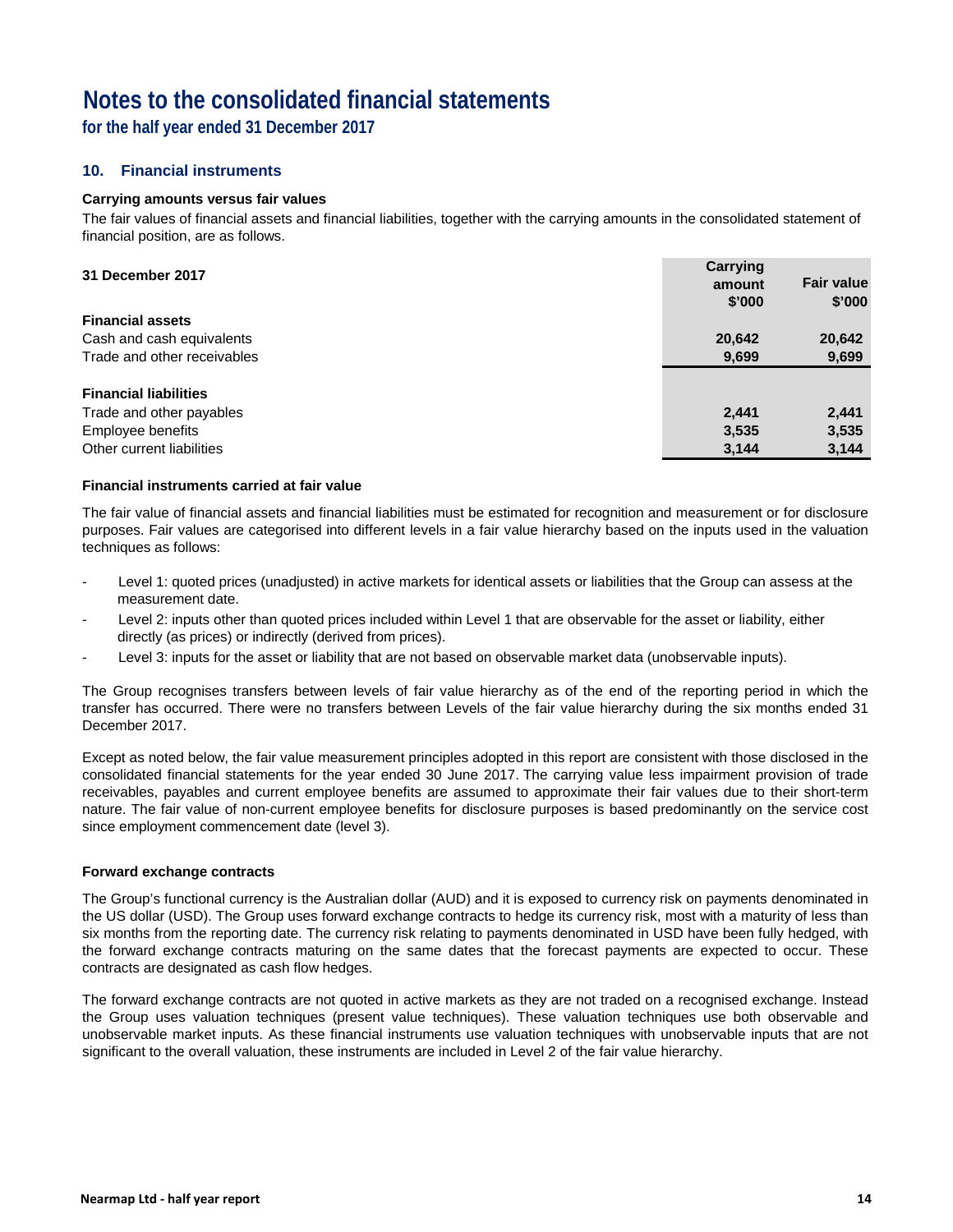**for the half year ended 31 December 2017**

## **11. Related parties**

### **Financial assistance under the Employee Share Option Plan**

Nearmap's Employee Share Option Plan includes an Employee Loan Scheme that permits Nearmap to grant financial assistance to employees by way of loan to enable them to exercise options and acquire shares.

#### **Transactions with key management personnel**

An unsecured loan of \$560,000 was advanced to Dr Rob Newman during the six months ended 31 December 2017 (2016: \$560,000).

### **12. Contingent liabilities**

As at 31 December 2017, except for a bank guarantee of \$1,300k, the Directors are not aware of any contingent liabilities in relation to the Group.

### **13. Subsequent events**

As at the date of this report, no matter or circumstance has arisen since 31 December 2017 that has significantly affected, or may significantly affect the Group's operations, the results of those operations, or the Group's state of affairs in future financial years.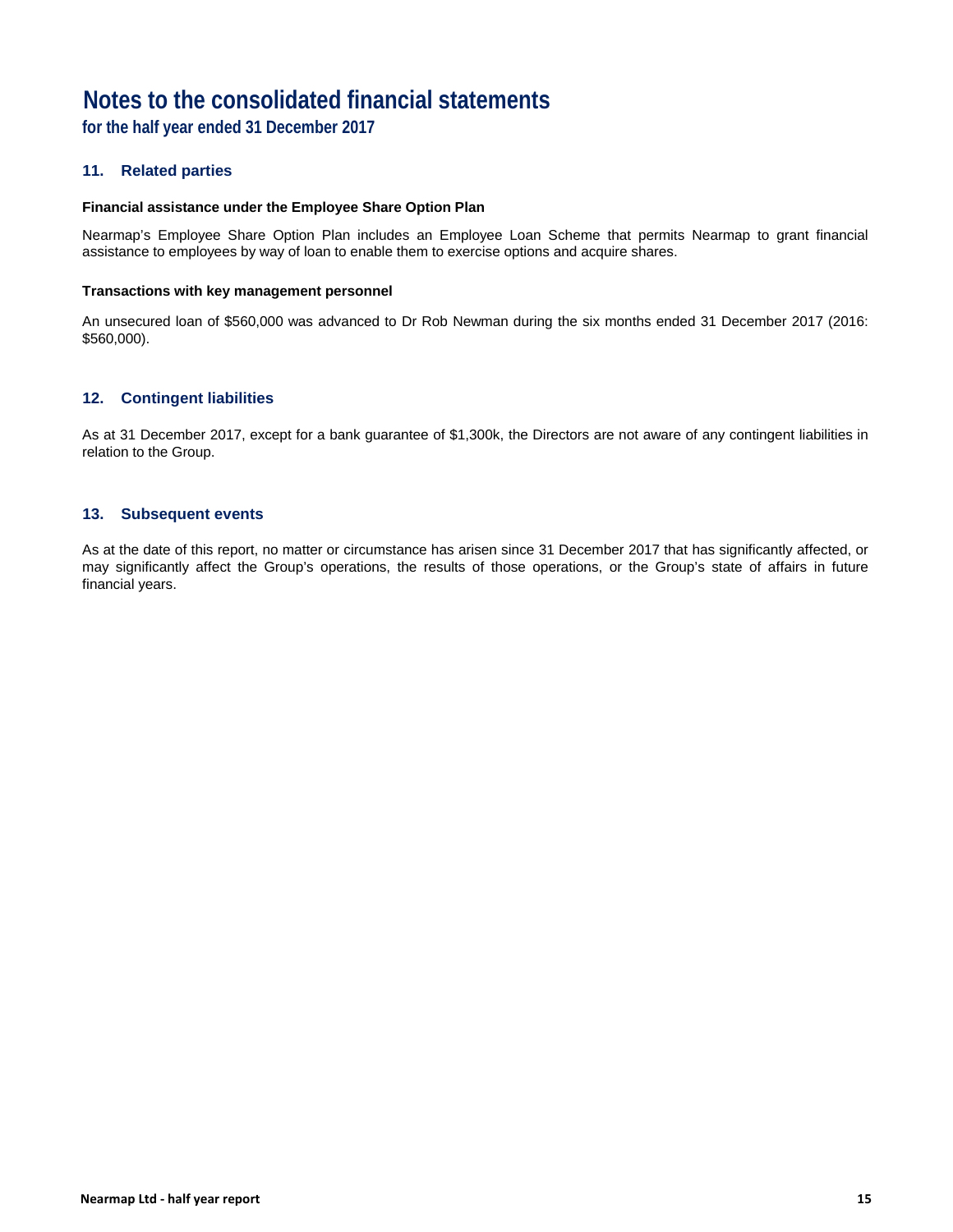In the directors' opinion:

(a) the financial statements and notes set out on pages 4 to 15 are in accordance with the *Corporations Act 2001* , including:

(i) complying with AASB 134 *Interim Financial Reporting* , the *Corporations Regulations 2001* and other mandatory professional reporting requirements; and

(ii) giving a true and fair view of the Group's financial position as at 31 December 2017 and of its performance for the half year ended on that date; and

(b) there are reasonable grounds to believe that the Company will be able to pay its debts as and when they become due and payable.

This declaration is made in accordance with a resolution of the directors.

Dr Rob Newman Managing Director

Sydney, 21 February 2018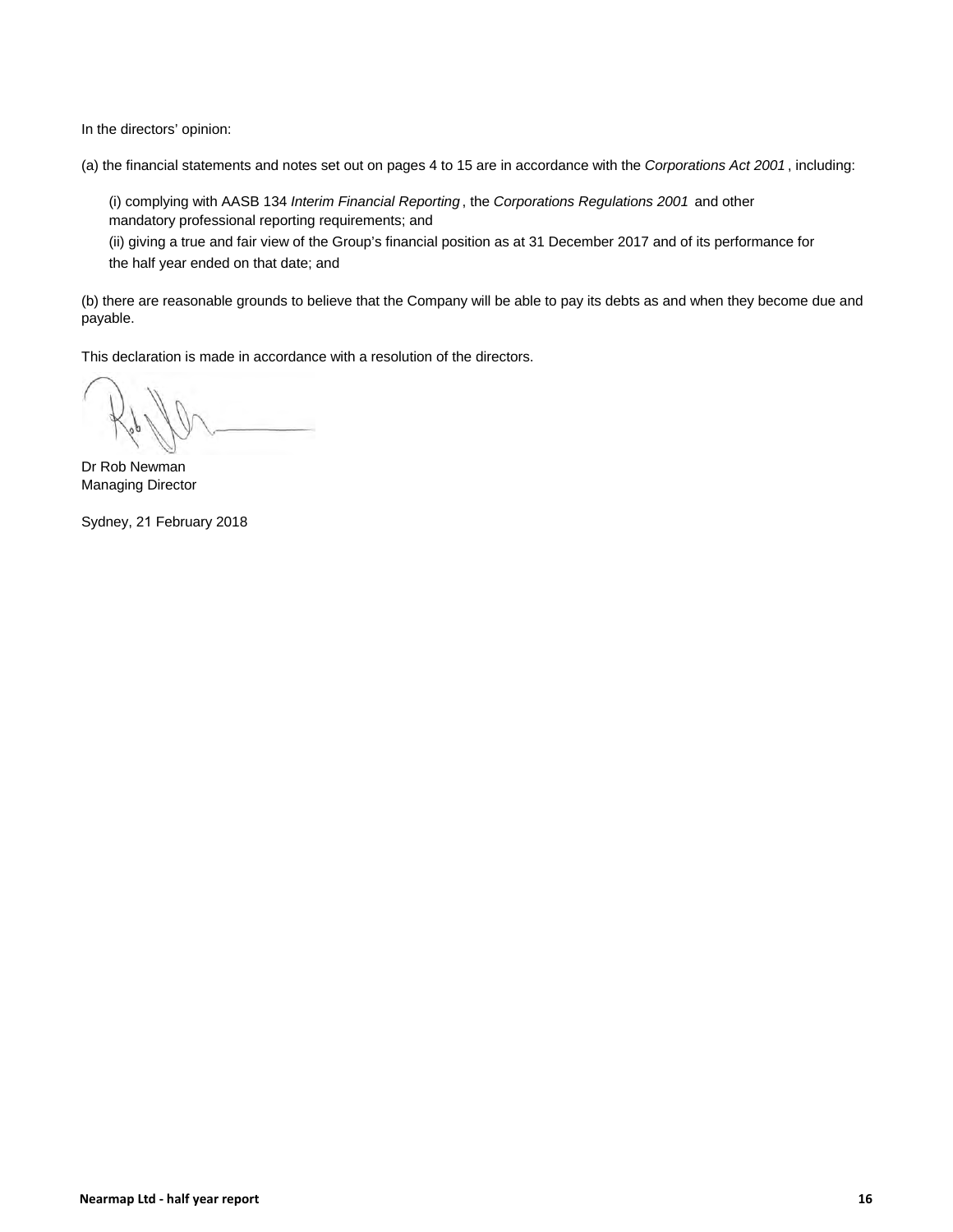

# Independent Auditor's Review Report

## To the shareholders of Nearmap Ltd

#### **Report on the Half-year Financial Report**

#### **Conclusion**

We have reviewed the accompanying *Halfyear Financial Report* of Nearmap Ltd.

Based on our review, which is not an audit, we have not become aware of any matter that makes us believe that the Half-year Financial Report of Nearmap Ltd is not in accordance with the *Corporations Act 2001*, including:

- giving a true and fair view of the *Group's* financial position as at 31 December 2017 and of its performance for the Half-year ended on that date; and
- complying with *Australian Accounting Standard AASB 134 Interim Financial Reporting* and the *Corporations Regulations 2001*.

The *Half-year Financial Report* comprises:

- Consolidated statement of financial position as at 31 December 2017
- Consolidated statement of profit or loss and other comprehensive income, Consolidated statement of changes in equity and Consolidated statement of cash flows for the Half-year ended on that date
- Notes 1 to 13 comprising a summary of significant accounting policies and other explanatory information
- The Directors' Declaration.

The *Group* comprises Nearmap Ltd (the Company) and the entities it controlled at the Half year's end or from time to time during the Half-year.

The *Half-year* is the 6 months ended on 31 December 2017.